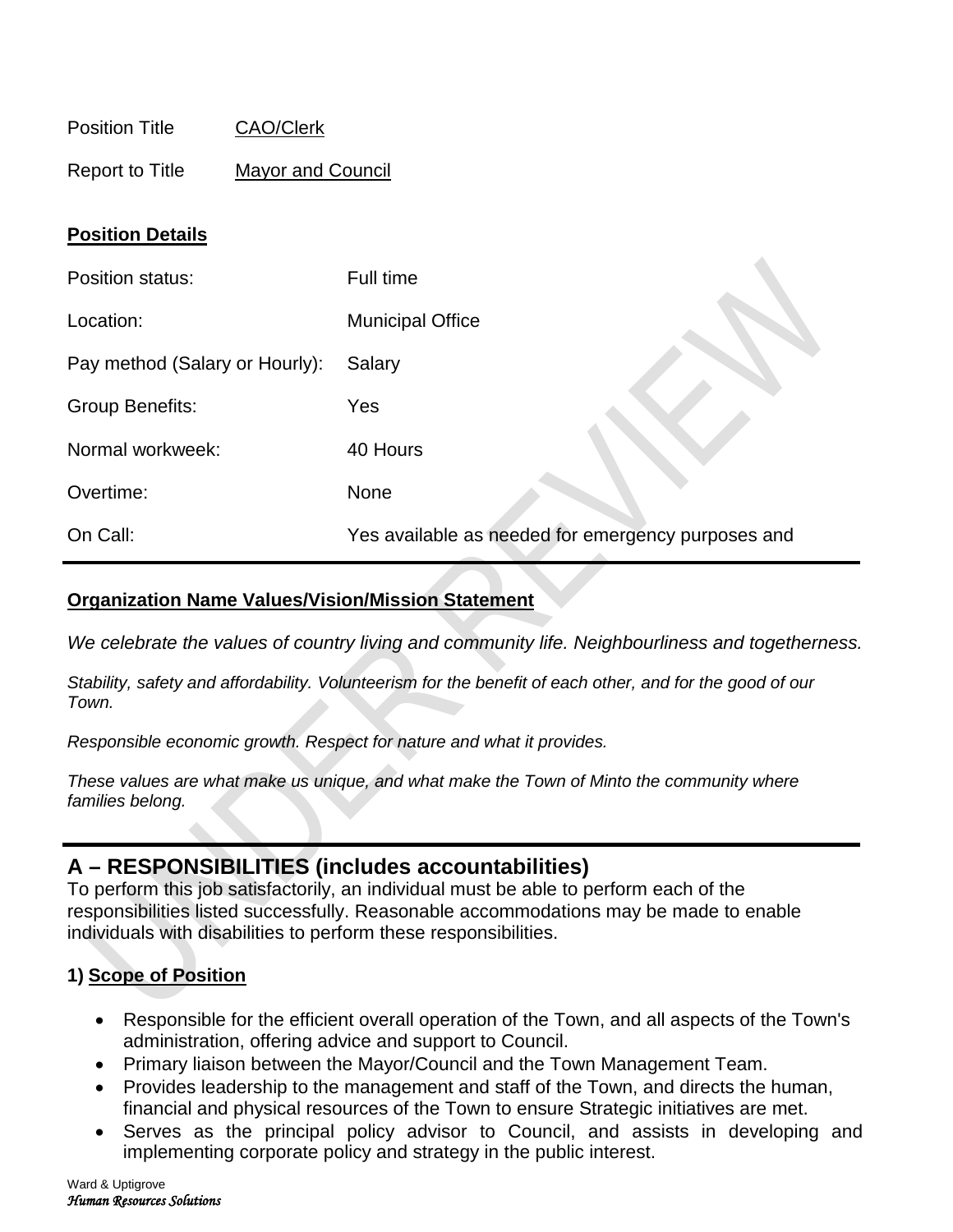- Promotes and develops a relationship of trust between elected officials, staff and public.
- Ensures legislative requirements are in place to carry out the business of the municipality and ensures that accurate written records are kept.
- Provides overall financial management and fiscal policy development in consultation with the Treasurer

## **2) Key Responsibilities**

## • *Customer Service*

- Sets standards for customer service in the municipality and ensure "buy in" throughout the entire organization to promote excellence and innovation.
- In consultation with Mayor, Council and senior management, provides leadership to identify and address the mission, vision, strategic priorities and objectives of the Town.
- Provide leadership and advice to senior management and facilitate development of clear, consolidated strategic and operational plans for the short and long term taking into account growth and development in the Town
- Ensure appropriate organizational systems, structures and resources in place.
- Foster a work culture of strong performance management and sense of "team" at all levels of the Corporation so as to enhance employee satisfaction, create a strong and vibrant organization, and engage and motivate staff.
- Support and promote transparency, open communication and information inside and outside the organization with ratepayers, partners, stakeholders, etc.
- Work collaboratively with Council and senior management to address current and future financial realities and opportunities, and develop plans and contingencies to secure the Town's financial accountability and sustainability.
- Strive to build and enhance the profile of the Town
- Respecting technical and professional expertise of Department Heads, ensures that recommendations consider all relevant Council policies, strategic plan, budget, legislation and other Departmental and community input. Ultimately responsible for the recommendations of Senior managers.
- Ensures advice provided to Council is based on Departmental and intergovernmental coordination, foresight, and legal, financial and other pertinent analysis
- Participates in discussion at Council meetings to add timely information and advice, answering questions or referring to Department Heads
- Assigns responsibility to staff or Department Heads on matters where responsibility is not otherwise clearly assigned.
- Inserts him/herself into problem areas where he/she hears about them in order to effect a prompt and effective resolution
- Has general authority to take initiative to resolve issues that impeded effective functioning of the corporation, and to work for the Mayor to promote the effective functioning of Council.

## • *Human Resources (HR)*

- Seven Department Heads and +-35 indirect report to CAO/Clerk
- Chief Manager and Council advisor respecting human resource policy, legal matters such as employee compensation, recruitment and workplace health and safety
- Reviews policies forwarded by the Human Resource Coordinator
- Reviews in consultation with Department Heads, human resource policies for Council approval including but not limited to leaves of absence, use of Town vehicles and computers, policies on gifts, nepotism etc.
- Respecting the role of Department Heads and Supervisors, acts as an appeal for staff from the application of policy by supervisors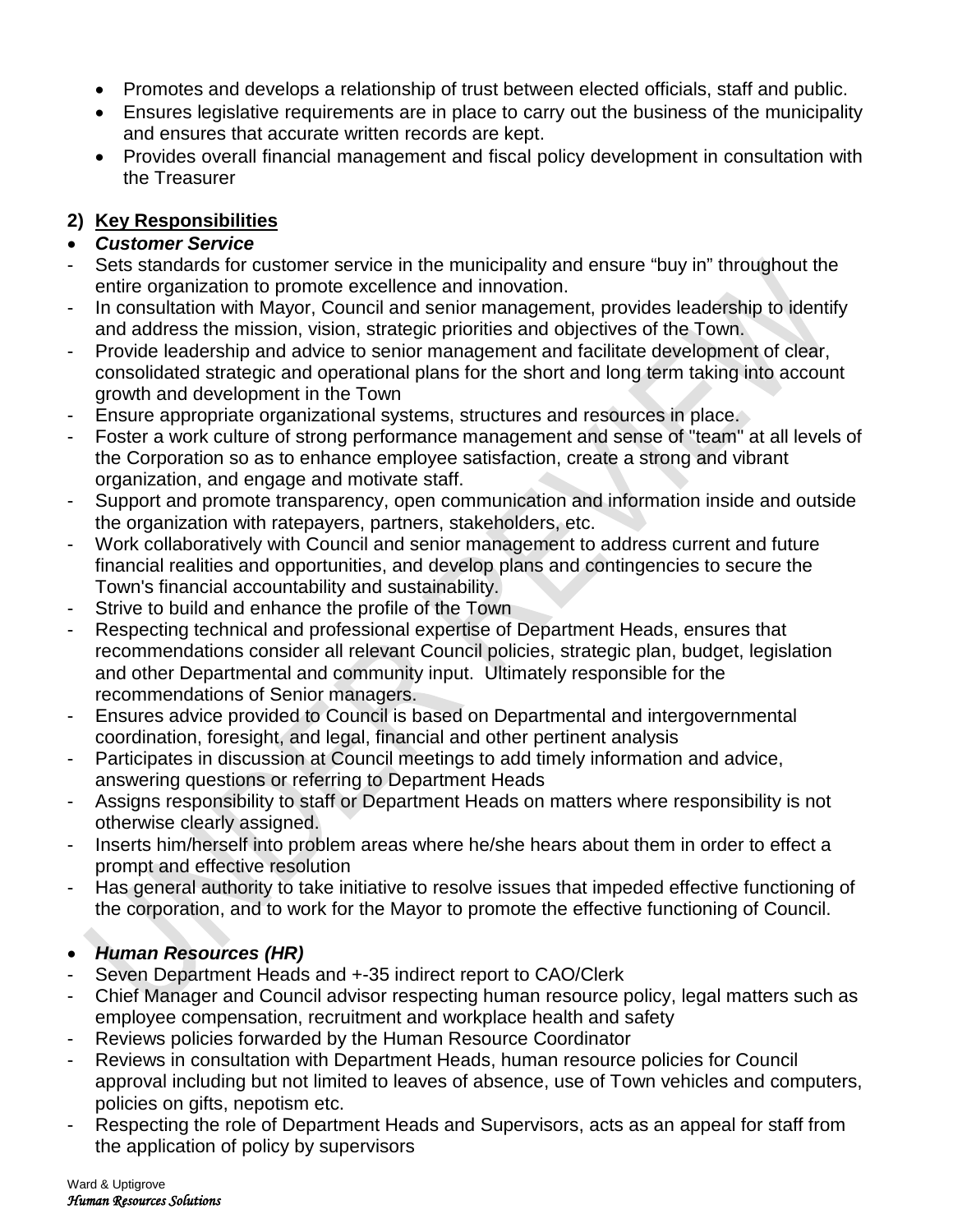- Works with Treasurer on advice to Council regarding payroll and benefits administration such as Group Insurance benefits.
- Leads and participates in selection process with the Mayor and/or members of Council in the selection process for Department Heads, and approves hiring of, all staff other than Department Heads based on the recommendation of the Human Resource Coordinator and the Department Head
- Leads and participates in selection process for, and approves hiring of Department Heads, and statutory officer positions, and will make recommendation to Council, and ensures that the process adheres to Council policy and legislation.
- Upon recommendation of Department has authority to approve promotion, discipline or dismissal of staff, and ensures adherence to Council policy and legislation and consideration of financial and other perspectives.
- Authority to recommend to Council the promotion, discipline and dismissal of Department Heads and statutory offices, and ensures adherence to Council policy and legislation and consideration of financial and other perspectives.
- Puts in place, subject to Council review, a formal policy and practice of goal setting and performance review for all staff. Conducts goal setting and review for Department Heads, and will obtain Council input although Council members will generally not be involved in meetings with employees.
- Brings to Council's attention significant issues and assists in Council's review documentation respecting progressive discipline issues with Department Heads, and ensures Department Heads are conducting goal-setting and performance reviews for all staff.
- Encourages and supports celebrations of events significant to the Town such as retirements, new hires, long service awards, volunteer recognition, inaugural Council meetings, fire department recognition etc.

## • *Material Resources*

- Takes on or leads teams for issues and projects that overarch individual departments.
- Builds teamwork among departments with such methods as regular meetings and crossdepartmental task forces
- Promotes staff training and development.
- Along with Department Heads assists Council in monitoring the relationship between the Town and the business community, and with committees to oversee the management of major projects for the promotion of industry, tourism or community revitalization.
- Works closely with Department Heads to develop or review development of agreements between the Town and property developers, businesses, community organizations and other governments
- *Information Resources*
- Shares responsibility with Department Heads to make Council aware of new information with significant implications including new legislation or grants
- Identifies conflicting positions with Department Heads in writing to Council
- Assists Council to ensure all committees and task forces have terms of reference and appropriate staff support
- Promotes internal communication and engagement, including awareness of Council decisions and policies, and of health and safety policies.
- Promotes good external communication such as website, press releases and public notices
- Oversee circulation of planning applications, the coordination of municipal development comments, conduct of statutory public meetings and preparation of by-laws and agreements
- Ensure an effective system of records management and retrieval is developed and implemented both in paper and electronic form

Ward & Uptigrove *Human Resources Solutions*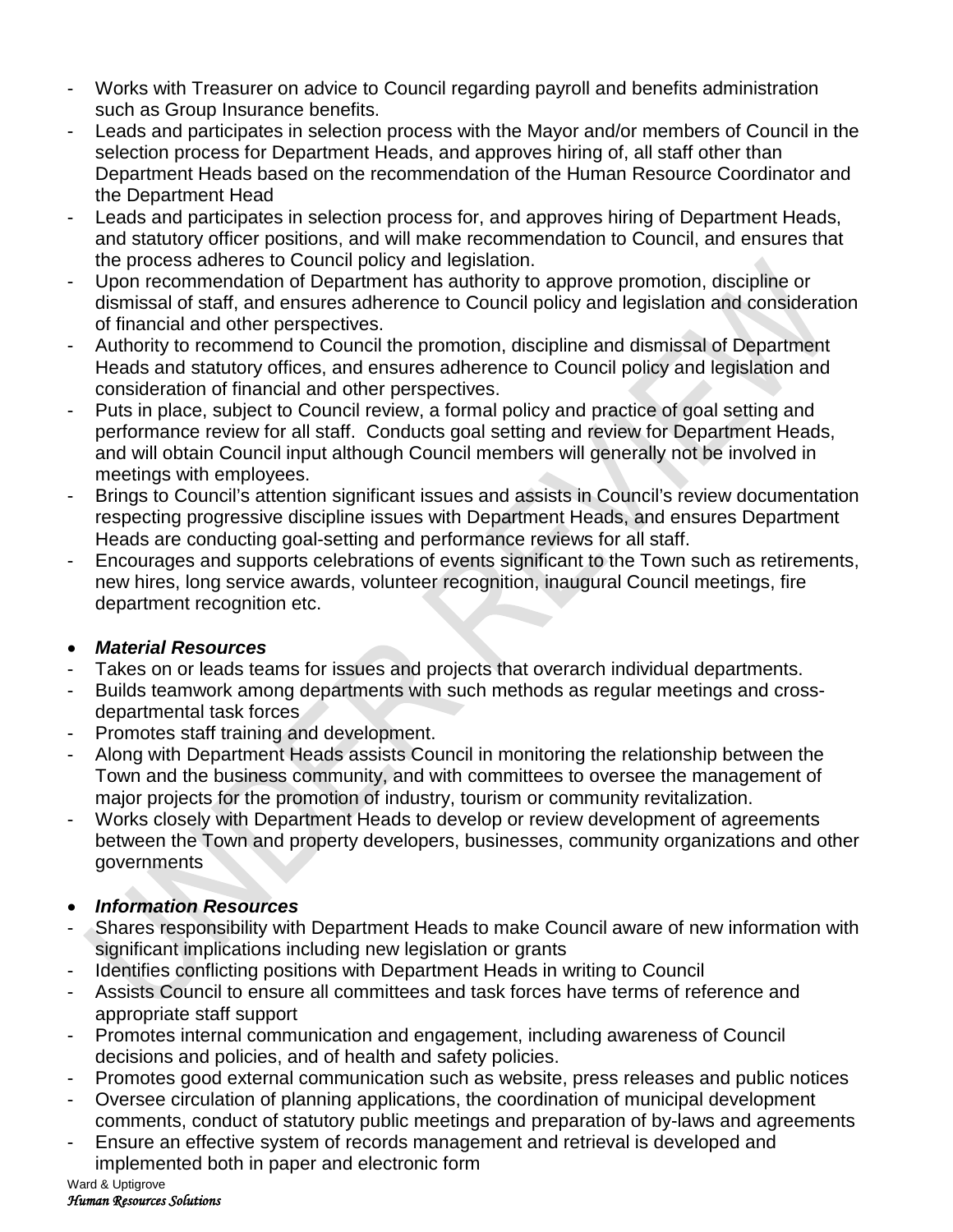## • *Spending, Budgets & Internal Control*

- Writes or co-signs significant reports and recommendations including annual budget in cooperation with the Treasurer/Deputy CAO
- Works closely with Treasurer on the exercise of financial control of other Departments such as purchasing policy and accounting for assets.
- Perform or delegate and monitor performance of statutory duties including, but not limited to, conduct of municipal elections, recording Council minutes, keeping of by-laws and records, destruction of records, administration of Freedom of Information and Protection of Privacy, licensing and other such responsibilities as set out in the Municipal Act or other statute.
- Develop or delegate and monitor agenda development for Council and Standing Committees with relevant Department Head, and consult with the Mayor and Committee Chairs regarding items on the agendas
- Advise Mayor and Council on the proper conduct of meetings in accordance with the Procedural By-law, Municipal Act, parliamentary procedures, and other By-laws of the Town.
- *Health & Safety* To ensure workplaces and practices are safe and in compliance with applicable legislation, and to maintain in practice and in supervision the Town's human resources policies, requirements of the Occupational Health and Safety Act, and to ensure staff is trained and that health and safety practices and policies are implemented by assigned staff and Council.
- *Other* Performs duties as may be assigned by the Mayor or Council with respect to the overall strategic, financial, political, and administrative direction of the Town, and to ensure the governance of the municipality affords every opportunity for business, institutional and person success in the community.

## **3) Key Relationships to be managed**

## *External*

- Ratepayers and business daily to communicate the Town's corporate strategies and to exchange advice and ideas regarding the municipal operation
- Other municipalities to stay connected, and exchange of information. (Weekly)
- Provincial staff to stay connected, exchange information, promotes the Town's strategic initiatives, and strive for positive changes to the municipal provincial relationship. (Bi-weekly)
- Professional Services consultants, lawyers, planners, to ensure processes are completed in a cost effective, efficient and appropriate fashion. (Bi-weekly)

## *Internal*

- Interacts with Council and Department Heads on a day to day basis as needed, and all staff on a regular basis on major issues of corporate concern or as required
- The position is highly visible and must act in a manner which considers the welfare of the whole municipality and its residents.
- Completely involved in the public relations of the municipality including advising Council of same, monitoring communications with respect to the Town's image an accomplishments.

## **4) Creativity**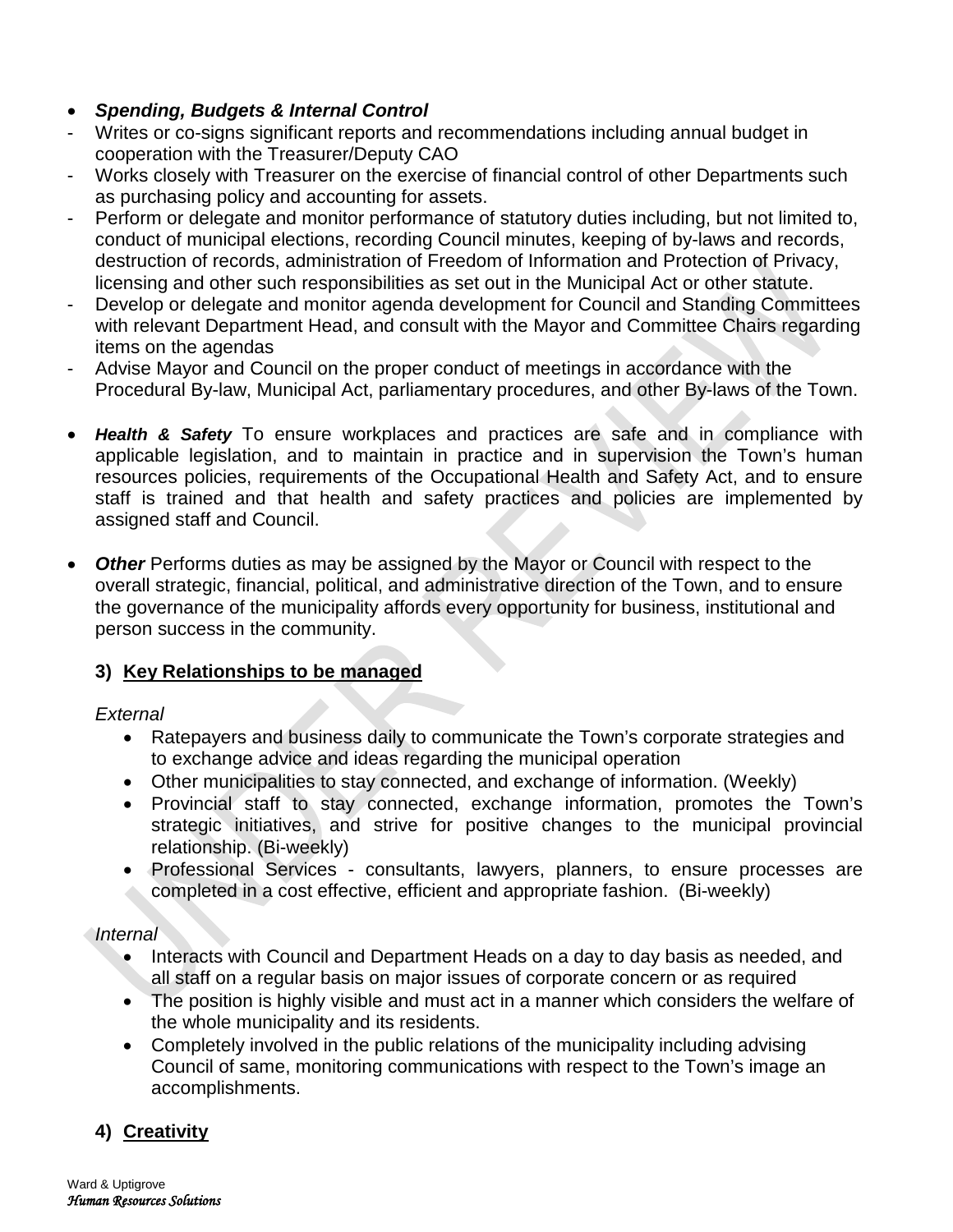- Creative approach required in all cases to seek out solutions to problems of all sizes, along with complete knowledge of legislation and procedures so as to ensure creative solutions meet all applicable legislation and the boundaries of the law.
- Ability to foster creativity and ingenuity in others to constantly improve and seek out new and innovative ways to complete municipal business.

## **5) Autonomy**

• Complete autonomy and ability to schedule work and to influence and assist with the scheduling of the work of others

# **B – QUALIFICATIONS**

The qualifications in this section include the competencies required to satisfactorily perform the responsibilities listed. Candidates may not possess the exact qualifications listed but have a reasonable equivalent usually through experience as approved by the CAO.

## **1) Formal Education and Training**

#### **Diploma/degree/certificate**

• Honours Bachelors Degree in public administration, geography, land use planning or related discipline, although a Master's degree in a field related to municipal work would be beneficial

## **Professional designation/certification**

• Membership in relative municipal organization related to their field of expertise including the Certified Municipal Official, Registered Professional Planner, Municipal Administration Program, OBOA, AMCTO, Fire Chiefs Association and similar.

#### **License**

• Class G

## **Other systematic formal instruction**

- Minimum seven years in a senior management role.
- Municipal Health & Safety, WHMIS
- Municipal Leadership
- Human Resources Management
- Economic Development, Land Use Planning, Recreation
- Public Works general construction and maintenance programs, and basic equipment knowledge
- Understanding of municipal and environmental law, agreements and contracts

## **2) Ongoing Personal Development**

- Membership and participation in the Ontario Municipal Managers Association
- Executive training and leadership skills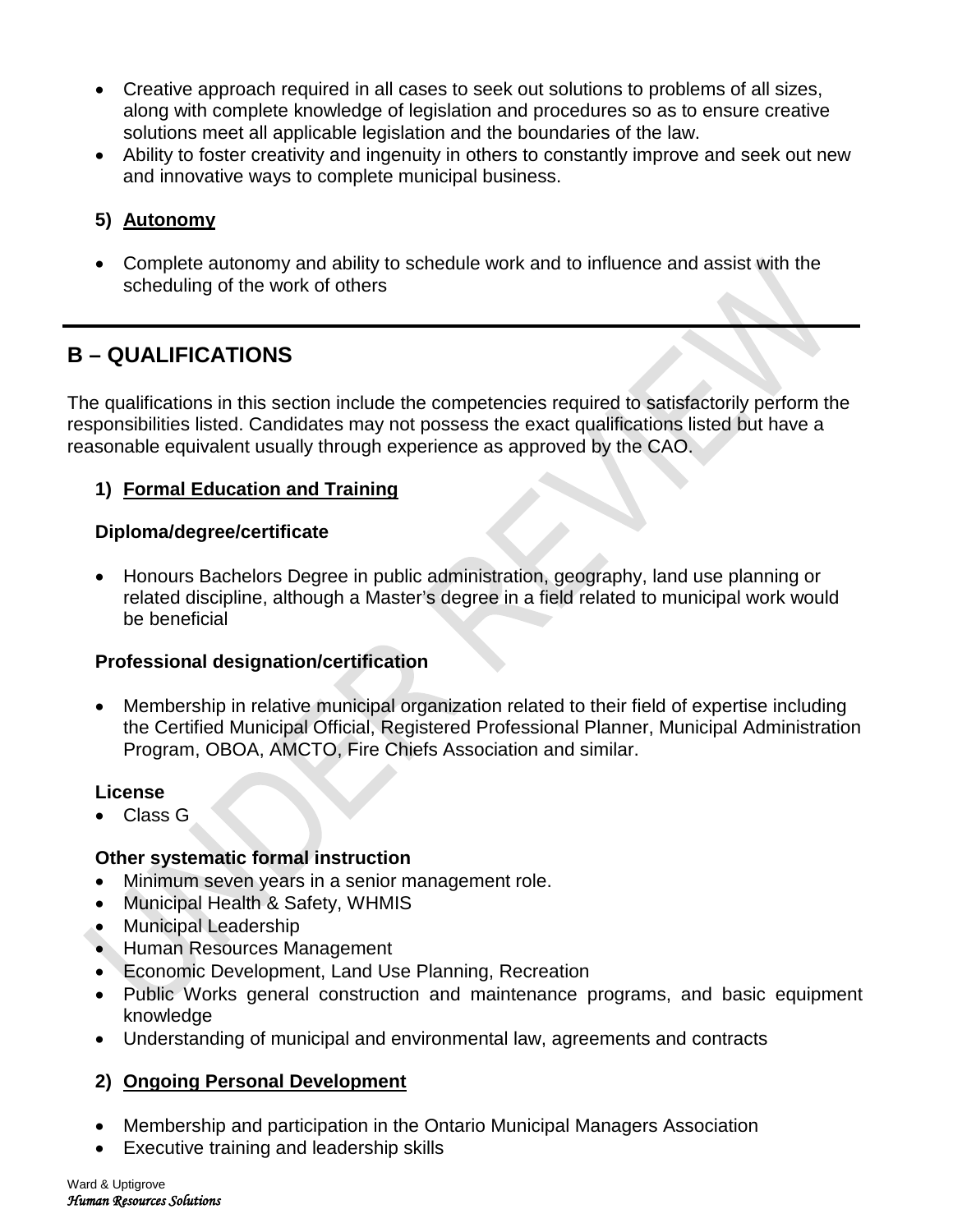• AMCTO and/or Registered Professional Planner or related professional designation (accounting, economic development etc.)

## **3) Work Experience**

- Minimum seven years in a senior management role.
- Ten years plus in a municipal role involving multiple departments and roles and responsibilities.

## **4) Decision Making Authority and Judgment Skills**

- High level decision making in concert with Mayor, Council, Senior Staff including binding and speaking for the corporation and its accomplishments, and fully accountable for its mistakes
- Develops, reviews, monitors, updates and enhances policies , procedures and practices requiring considerable judgment, municipal experience and perspective
- Can hire, fire, discipline, recruit staff according to the policies of the municipality and in consultation with the Mayor, Council and Senior Managers

## **5) Problem Solving Skills**

- Encounter a broad range of complex and interrelated problems involving competing interests with significant short and long term financial and legal implications.
- Requires extensive research, experience, knowledge of policies and practices in municipal jurisdictions to assist with problem solving, and to encourage collaboration between, Council, staff, ratepayers and agencies
- Must be a bright, critical and independent thinker, recognizes problems, issues, and opportunities, and brings forward new ideas, options and solutions, as well as encourages Town staff and Council to so the same.

## **6) Interpersonal and Communications Skills**

- Oral and written communication and presentation skills must be polished and professional so as to clearly and concisely express policy, ideas, and initiatives to Council, senior and frontline staff, ratepayers, media, senior officials and Ministers.
- Regularly demonstrates, upgrades and applies people skills on a daily basis, consistently bringing forward a positive attitude, sustaining relationships, and fostering cooperation with and amongst others
- Provides a mature perspective and exercises sound judgment, behaves in a trustworthy fashion, listens and encourages teamwork so as to resolve conflict resolution

# **7) Leadership skills**

- Professionally and confidently presents goals, strategies, vision and tactics
- Persuasively sells ideas, gains support and buy-in, and encourages debate, discussion, and flexibility when justified
- Provides direction, sets standards and defines expectations
- Demonstrates and understanding of business, and cost benefit of municipal initiatives
- Shows initiative (self starter), and earns and commands respect
- Motivates and inspires staff to pursue excellence in municipal and personal practices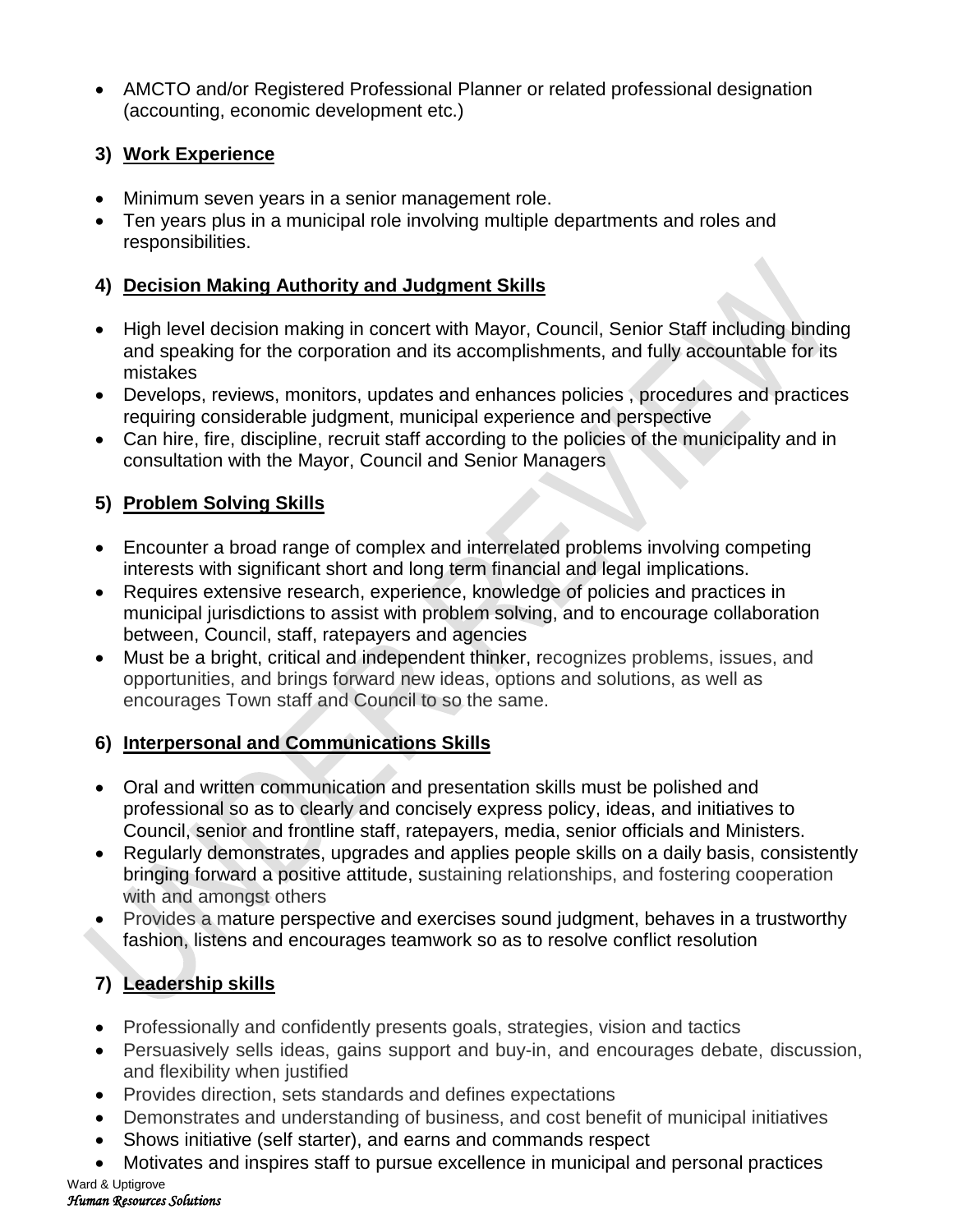• Demonstrates integrity and honesty, and promotes transparency, while maintaining confidentiality and tact as needed

## **8) Personal Organization and Time Management Skills**

- Ability to multi task in a fast paced ever changing environment involving complex political and technical requires, learns quickly and applies knowledge appropriately
- Independently sets goals, objectives and priorities
- Efficiently manages time and priorities for self and others and delegates in a fashion commensurate with the staff skills
- Follows through to ensure timely, thorough and accurate completion of tasks

## **9) Other Required Skills (practiced ability) not already listed above**

- Microsoft office and other technical programs including keystone
- High level reasoning, critical thinking and analysis of problems and issue
- Change management, Facilitation, Community Development
- Provincial Land Use Planning requirements
- Municipal Act, Freedom of Information Act, Municipal Elections Act

## **10)Required Knowledge (familiarity gained through experience) not already listed above**

- Federal and Provincial Legislation Water and Sewer regulations
- Health and Safety, Human Resources, Employment Standards Act, Human Rights Act
- Fire Prevention Act, volunteer fire fighting policies and practices
- Recreation Programming and Facility Operations
- Economic Development, community development, cultural planning, downtown revitalization

# **C – EFFORT & WORKING CONDITIONS**

## **1) Physical Effort and Environment**

- The physical effort required is moderate with manual dexterity and familiarity with basic office equipment being required.
- The physical working conditions are generally pleasant although eye strain is produced through concentrated work with computer screens and fine-print documents.
- Some outdoor site work and occasional exposure to elements during site visits, or emergency situations.

## **2) Mental Effort and Environment**

• Highest Mental effort is required to deal with all levels of staff, council, the public, business, developers, various government Ministries which all have different deadlines and needs. The consequences of errors are serious and can impact on the long term viability of the organization.